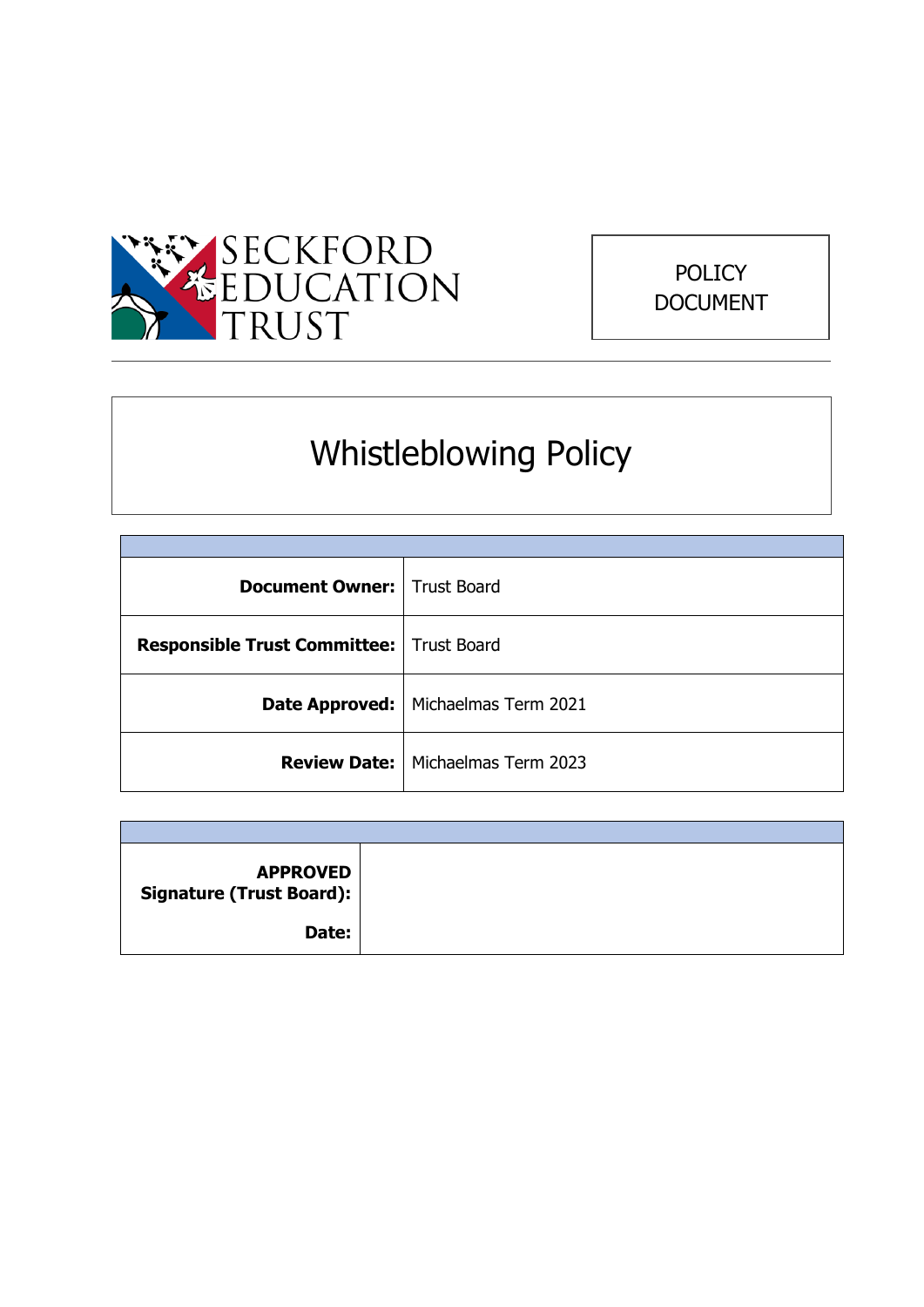

# Relevant Policies and Documents

- Code of Conduct for Staff
- Complaints Procedure
- Equalities Policy
- Health and Safety Policy
- Grievance Policy
- Safeguarding Policy
- Harassment Policy

#### Explanation of Terms

| Trust     |     | <b>Seckford Education Trust</b> |
|-----------|-----|---------------------------------|
| School(s) | $=$ | schools within the Trust        |

# SECTION A - POLICY

# A1 Purpose of the Policy

This policy outlines the Trust's position in respect of whistleblowing across all its Schools. This policy covers the Trust and all its Schools and as such there is no need for each School to have its own policy.

This policy applies to all employees and others who may work in the Trust or Schools including trustees, students on placement, volunteers, agency/contract staff. This includes contractors working on site, suppliers and those providing services either to the students, the Trust or its Schools. For the purposes of this policy all such individuals will be referred to as staff.

The Trust has adopted this policy and the accompanying procedure on whistleblowing to enable members of staff to raise concerns internally and confidentially about fraud, malpractice, health and safety, criminal offences, behavior or unethical conduct. The policy also provides, if necessary, for such concerns to be raised outside the organisation.

This policy is non-contractual and can be changed at any time by the Trust or as legislation dictates.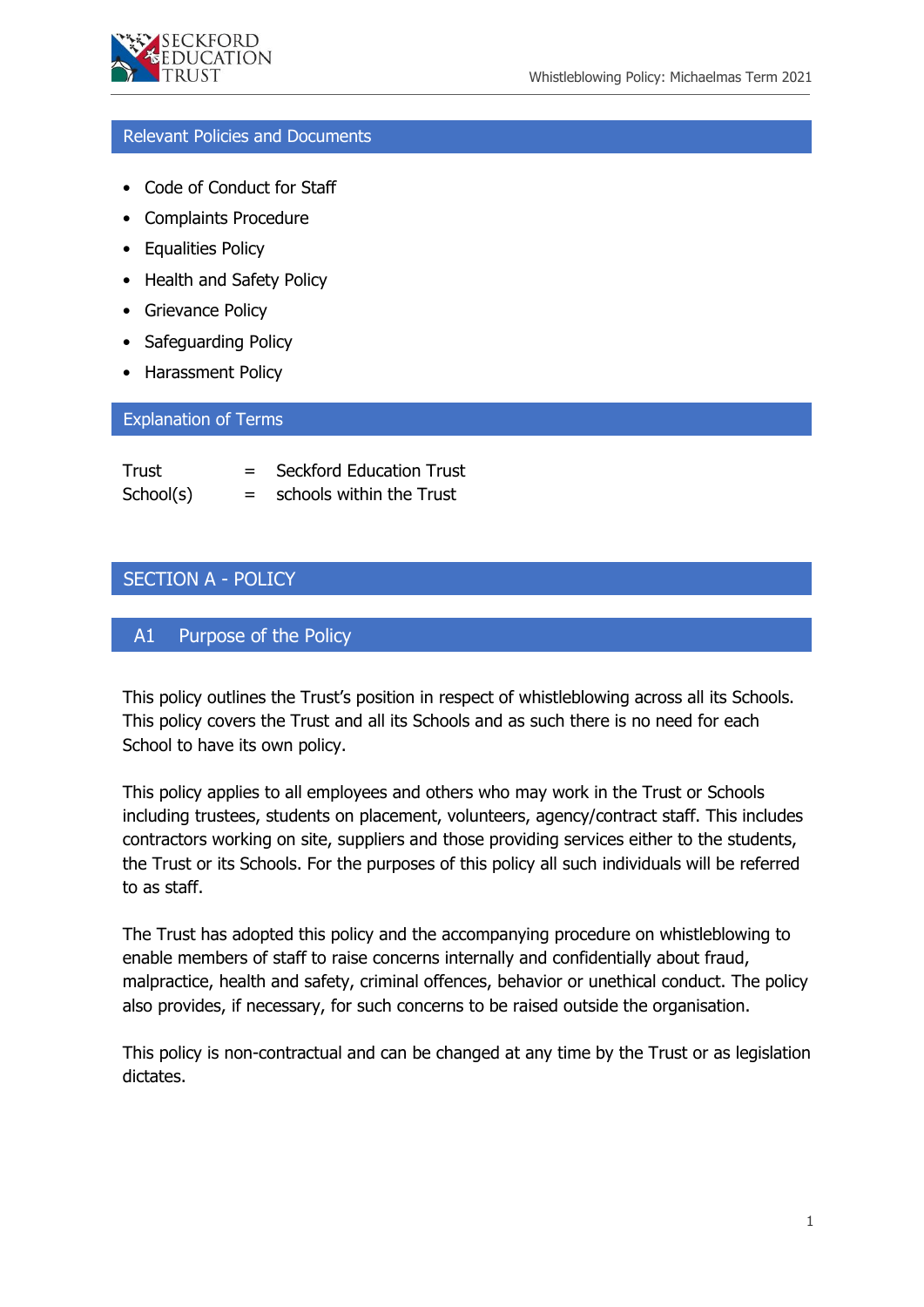

# A2 Introduction

The Public Interest Disclosure Act (PIDA)1998 came into force in 1999 to encourage workers to report wrongdoing at work by providing protection from victimisation when they "blow the whistle" inside and – where there is a good reason – outside an organisation.

The PIDA was amended by the Enterprise and Regulatory Reform Act 2013 so that, from June 2013 onwards, any concerns raised must also be in the public interest for the employee or worker to qualify for protection. Whistleblowing law is located in the Employment Rights Act 1996 (as amended by the Public Interest Disclosure Act 1998). It provides the right for a worker to take a case to an employment tribunal if they have been victimised at work or they have lost their job because they have 'blown the whistle'.

Whistleblowing is the terms used when a worker passes on information concerning wrongdoing. This is often referred to as 'making a disclosure' or 'blowing the whistle'. The wrong doing will typically (although not necessarily) be something they have witnessed at work.

To be covered by whistleblowing law, a worker who makes a disclosure must reasonably believe two things. The first is that they are acting in the public interest. This means in particular that personal grievances and complaints are not usually covered by the whistleblowing law. Whistleblowing is not intended to cover matters relating to an individual's own employment, and the Trust has a range of other policies that may be more relevant to other categories of malpractice or concern, such as those set out in 1 above.

The second thing that a worker must reasonably believe is that the disclosure tends to show past, present or likely future wrongdoing falling into one or more of the following categories:

- Criminal offences (this may include, for example, types of financial impropriety such as fraud)
- Failure to comply with an obligation set out in law
- Miscarriages of justice
- Endangering of someone's health and safety
- Damage to the environment
- Covering up wrongdoing in the above categories

The Trust recognises that those who work in our schools are often the first to realise that there may be something seriously wrong and this policy aims to encourage staff to feel confident to raise their concerns at an early stage, and to question and act upon concerns about practice by providing clarity about the right procedure to follow and reassurance that they will be supported, and protected from possible reprisals or victimisation, when doing so.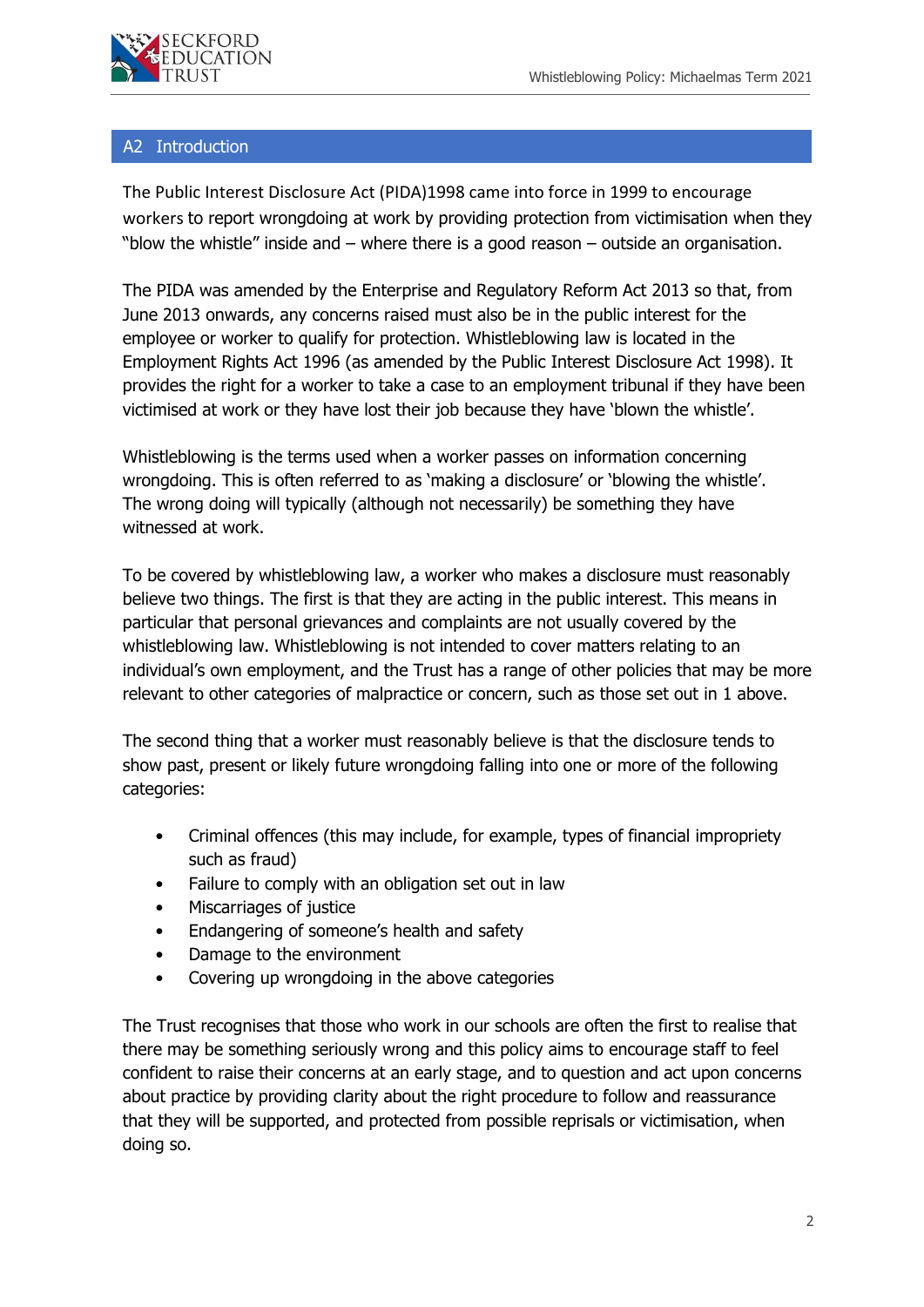

#### A3 Policy Statement

The Trust Board is committed to the highest possible standards of conduct, openness, honesty and accountability in the Trust and its Schools. Staff are expected to conduct themselves with integrity, impartiality and honesty and as such are expected to report any serious concerns they might have about malpractice within the Trust Schools.

In accordance with Lord Nolan's Second Report of the Committee on Standards in Public Life, the Trust's whistleblowing policy confirms that:

- Malpractice will not be tolerated;
- Confidentiality of staff raising concerns will be respected and procedures will maintain confidentiality so far as is consistent with the progressing of issues effectively;
- Opportunity will be provided to raise concerns outside the normal line management structure where this is appropriate;
- The disciplinary policy and procedure will be invoked in the case of victimisation of staff who "blow the whistle" or in cases of false, malicious, vexatious or frivolous allegations;
- A clear and simple procedure for raising concerns will be provided, which is accessible to all staff.

The Trust wishes to encourage all staff to feel confident to raise serious concerns and confirms that staff who do so in good faith using this policy and procedure will be able to express concerns without fear of being victimised or penalised in any way.

# A4 Complaints

Any complaints about this policy from outside the Trust should be made in accordance with the Trust's Complaints Policy. Any other complaints should be brought to the attention of the Headteacher or Head of School of the relevant School in the first instance.

# A5 Compliance and Performance Monitoring

The Trust Board will review this policy every two years and ensure that practice across all schools is in line with this policy.

The Trust has identified a range of Assurance Methodologies as tools by which compliance with polices can be tested. Those most relevant to this policy include:

- External Audit
- **Internal Audit**
- Random testing by line managers
- Governor visit/report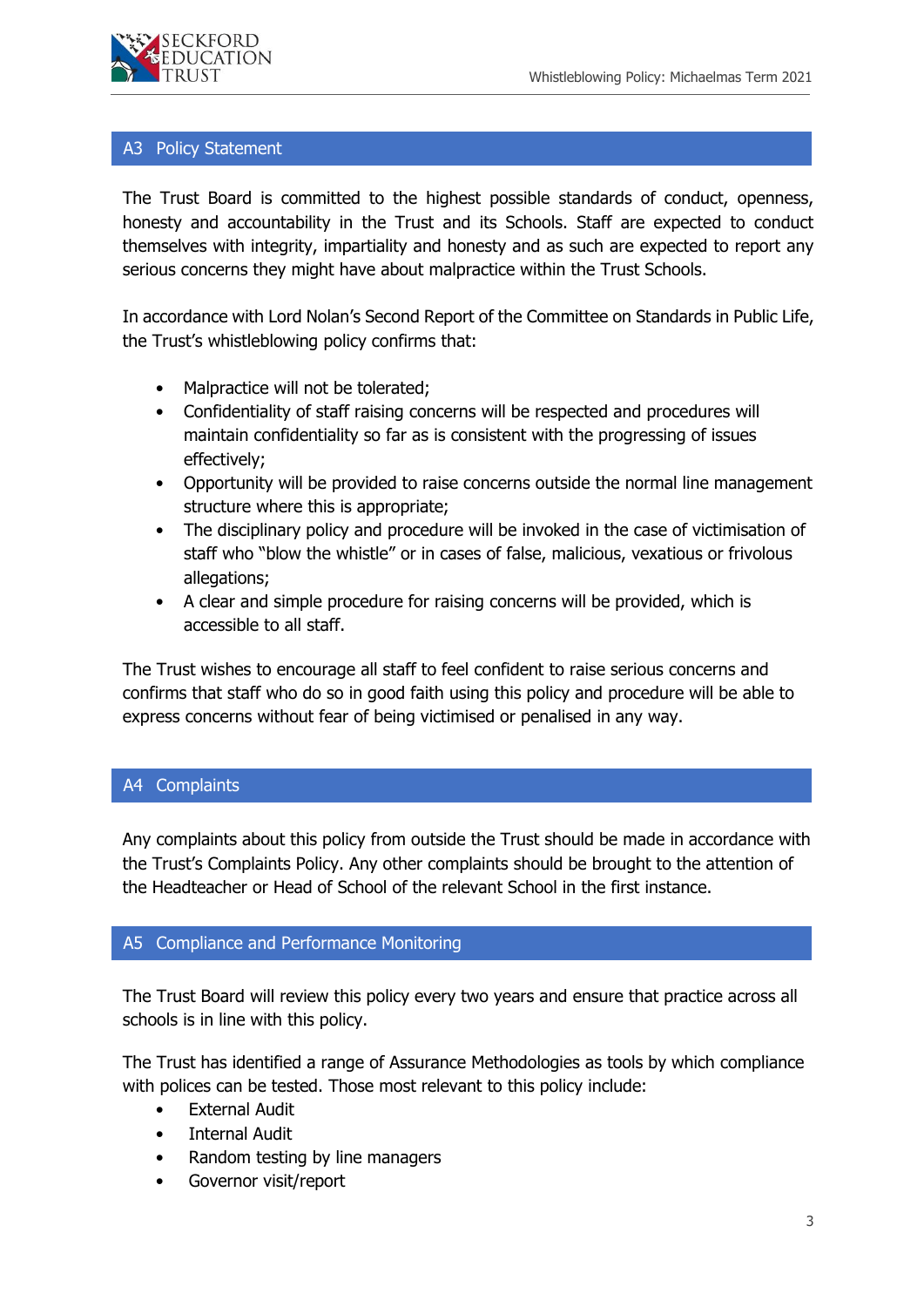# SECTION B - PROCEDURE

This procedure is to encourage and enable staff to express legitimate concerns regarding suspected malpractice within the Trust or Schools.

Malpractice is not easily defined; however, it includes:

- conduct which has failed, or is likely to fail, to comply with a legal obligation;
- disclosure related to miscarriages of justice;
- actions which endanger the health or safety of any individual, including risks to students or the public as well as other workers;
- damage to the environment;
- theft or misuse of Trust Schools property or assets;
- the unauthorised use of public funds;
- possible fraud or corruption;
- serious departure from professional standards;
- sexual or physical abuse of students / service users / workers;
- neglect or emotional abuse of children in the Trust / attending its Schools;
- serious breach of Trust, its School, or other relevant regulations.

# B1 Confidentiality

The Trust acknowledges that the whistleblower may wish to raise their concern confidentially and assures the whistleblower that all reports of a breach will be dealt with in a confidential manner and will be maintained to the fullest extent possible, consistent with the need to conduct an adequate investigation. The whistleblower is expected to keep the matter confidential to allow any investigation to be handled promptly and effectively.

The Trust encourages all staff to raise concerns directly and openly with their line manager, the Headteacher/Head of School or a Trustee / Governor, depending on whom the whistleblower believes to be most appropriate. However, the Trust acknowledges that the whistleblower may find this difficult in some circumstances and the whistleblower may therefore raise their concern anonymously, although this may make a thorough investigation more difficult.

The Trust commits to protect the identity of the whistleblower as far as is practicable, and if it becomes necessary to ask the whistleblower to give evidence in the open to allow a full investigation this will be discussed with the whistleblower. The whistleblower should be aware that it is possible in cases such as abuse or fraud that records might have to be used as evidence in court and it is not therefore possible to retain anonymity.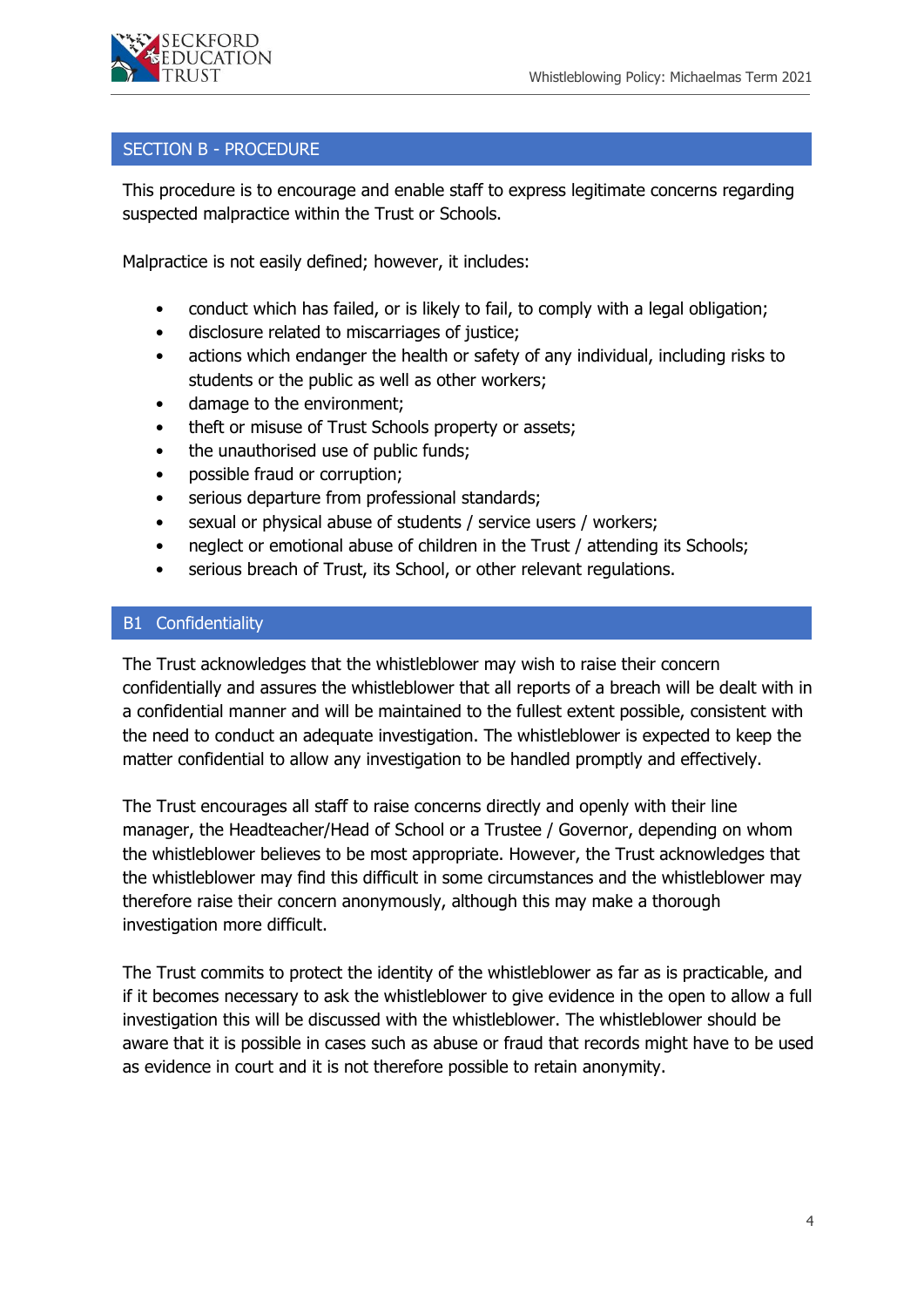

#### B2 Raising the Concern

As a first step, staff should raise concerns verbally with their immediate manager or his / her superior. This may depend, however, on the seriousness and sensitivity of the issues involved and who is suspected of the malpractice. For example, if you believe that person is involved you should approach the Headteacher/Head of School. However, if for some reason this first Page 6 step is inappropriate then the concern should be raised with the Chair of the Trust Board.

If the concern is raised verbally, the person receiving the information should put it in writing as soon as practicable to ensure that it properly reflects the concerns that have been raised.

A written allegation should be confirmed with the whistleblower, and should set out the background and history of the concern (giving names, dates and places where possible) and the reason why the whistleblower is particularly concerned about the situation. It is preferable for the staff member to record this in writing themselves. Although the member of staff is not expected to prove the truth of an allegation, they will need to demonstrate to the person contacted that there are sufficient grounds for the concern.

If the whistleblower wishes to retain anonymity, a representative will need to be nominated to whom correspondence may be directed in order to keep the whistleblower informed. The amount of contact between investigating officers and the whistleblower will depend on the nature of the matters raised, the potential difficulties involved and the clarity of the information provided. If necessary, further information will be sought from the whistleblower. When any meeting is arranged, the whistleblower has the right to be accompanied by a colleague or representative of a professional association, if they so wish.

# B3 Investigating Concerns Raised

The action taken by the Trust will depend on the nature of the concern. Where appropriate, the matters raised may:

- be investigated internally;
- be referred to the police;
- be referred to the relevant Local Authority department and / or Regulatory Body;
- be referred to the Disclosure and Barring Service (DBS) or Teaching Agency;
- form the subject of an independent inquiry.

If urgent action is required in response to a concern this may well be taken before a full investigation is completed. In any event of a concern being received, the Trust will write to the whistleblower within a reasonable period:

acknowledging that the concern has been received;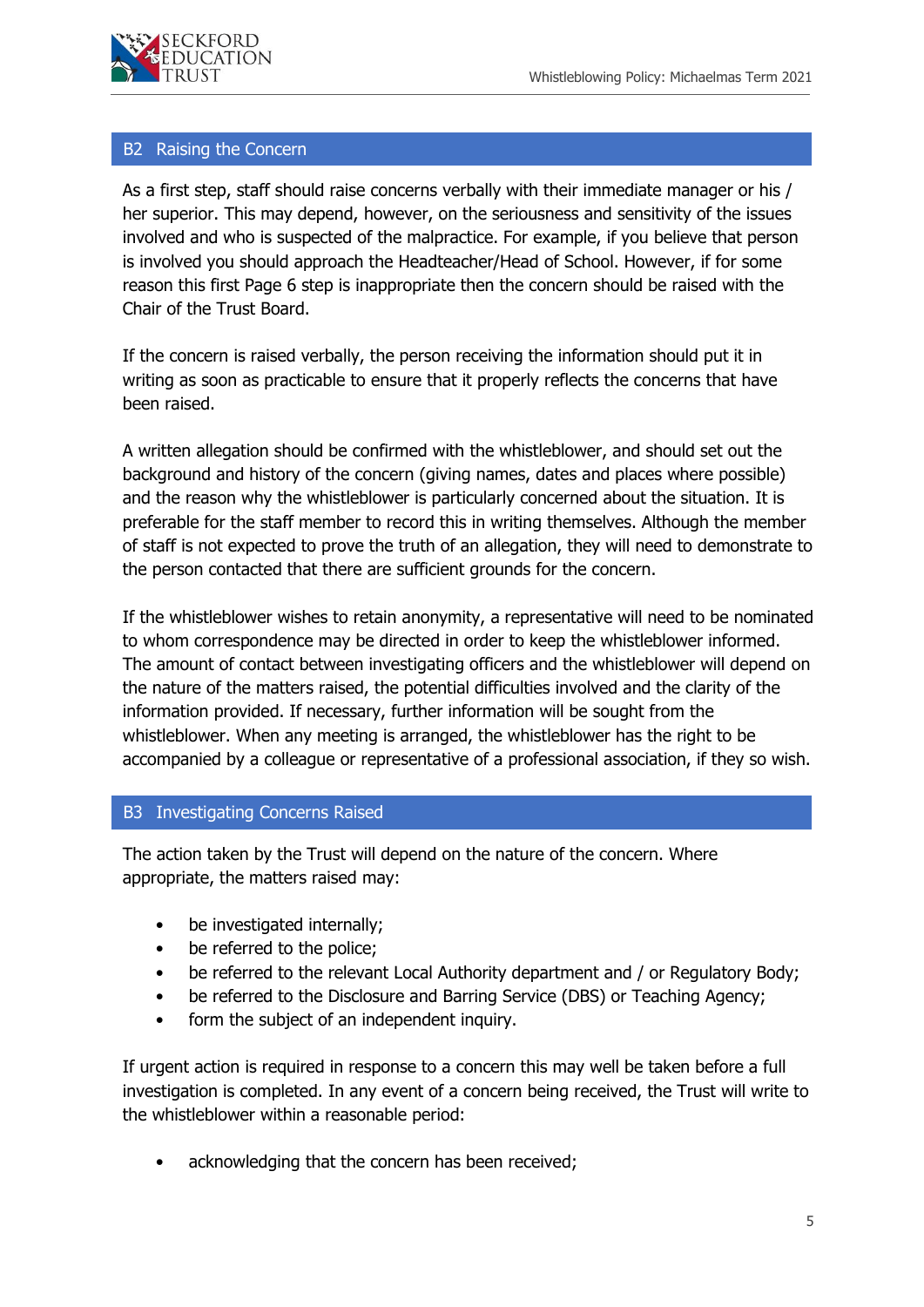

- indicating how it proposes to deal with the matter;
- giving an estimate of how long it will take to provide a final response;
- telling the whistleblower whether any initial enquiries have been made;
- supplying information on support available to the whistleblower; and
- telling the whistleblower whether further investigations will take place, and if not,
- why not.

The Trust accepts that the whistleblower needs to be assured that the matter has been properly addressed. Thus, subject to legal constraints, the whistleblower will receive information about the outcome of any investigations and / or proceedings.

# B4 Safeguarding (Students)

If a member of staff has concerns about the behaviour of another member of staff towards a student, he or she should report it at once to the Headteacher and to the Designated Safeguarding Lead (DSL) (or to the Chairman of the Trust Board where the concern relates to the Headteacher or a Trustee or a member of the Local Advisory Body). Any concern will be thoroughly investigated under the whistleblowing procedure.

If a member of staff has concerns in relation to Safeguarding of a child they must report this as outlined above but may also wish to contact the NSPCC (contact details set out in section 15 of this policy).

Further information can be found in the Trust's Safeguarding Policy.

# B5 External Procedures

Although the Trust prefers employees not to take concerns to someone outside the Trust or Schools without first going through the internal procedures where all internal procedures have been exhausted, a member of staff shall have a right of access to an external body/person.

This may include (depending on the subject matter of the disclosure):

- HMRC;
- The Audit Commission;
- The Health and Safety Executive (HSE);
- Local authority Designated Officer (where the disclosure relates to a child protection issue);
- The Local Authority Safeguarding Unit (when the disclosure relates to a service user abuse issue);
- Ofsted;
- Department for Education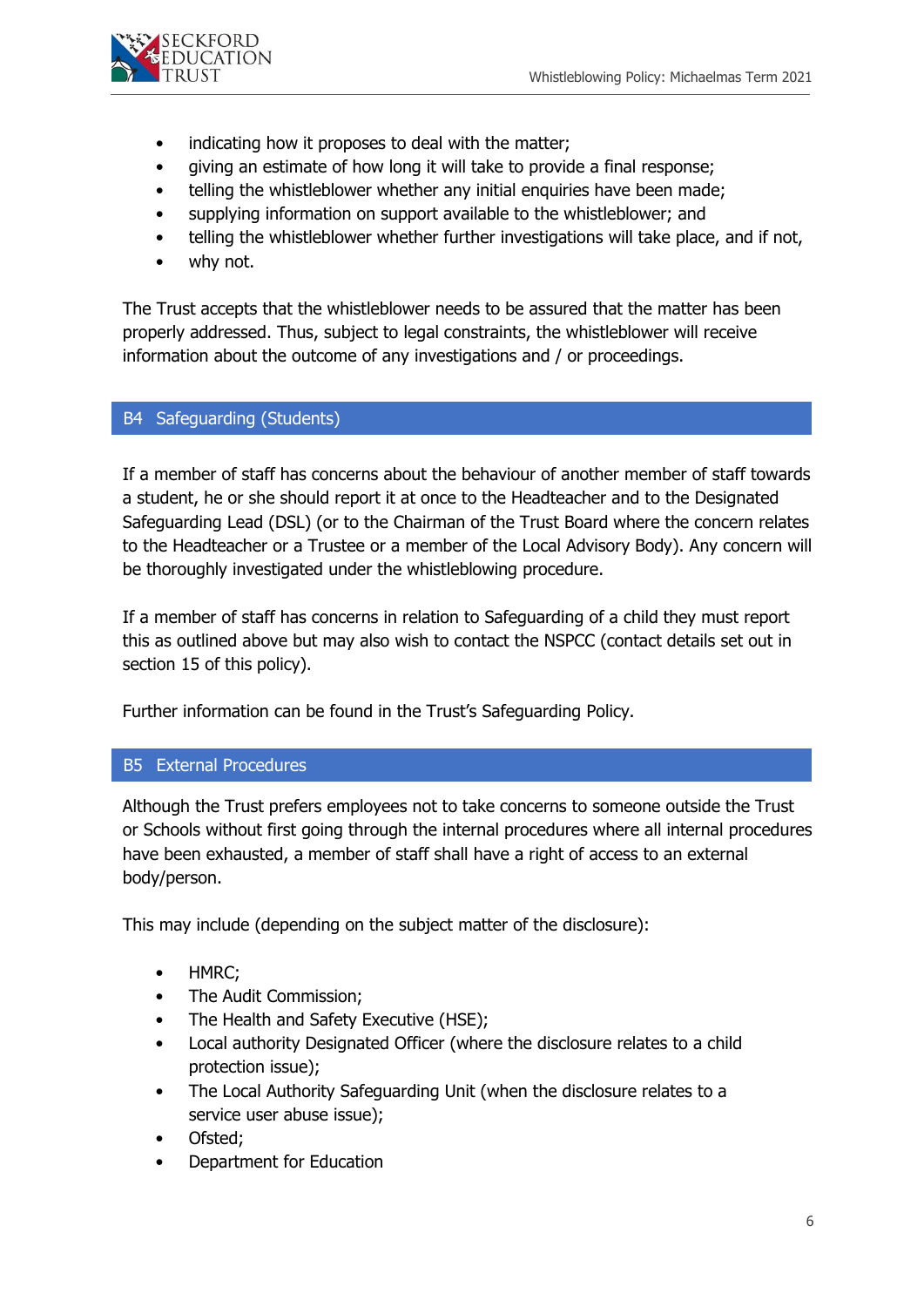

It should be noted that under the PIDA 1998, there are circumstances in where a staff member may be entitled to raise a concern directly with an external body where they reasonably believe;

- That exceptionally serious circumstances justify it;
- Where they believe they will be victimised by the Trust if they raise the matter internally;
- The Trust or School would cover up relevant evidence;
- Where the Secretary of State has ordered it.

For more information about who the appropriate prescribed body person or body is, please go to the link below:

[https://www.gov.uk/government/uploads/system/uploads/attachment\\_data/file/510962/BI](https://www.gov.uk/government/uploads/system/uploads/attachment_data/file/510962/BIS-16-79-blowing-the-whistle-to-a-prescribed-person.pdf) [S-16-79-blowing-the-whistle-to-a-prescribed-person.pdf](https://www.gov.uk/government/uploads/system/uploads/attachment_data/file/510962/BIS-16-79-blowing-the-whistle-to-a-prescribed-person.pdf)

Staff who decide to take the matter outside the school need to be aware that they should be careful not to reveal any confidential information. Contracts of employment usually stipulate a duty not to disclose any matters that could be considered confidential. This prevents employees from publicly disclosing employers' confidential information unless it is in the public interest to do so, or unless the Trust or School has failed to deal with the issue properly.

Staff should not approach elected members of Local Councils unless they can show without doubt that their concerns are not being addressed, even at the highest officer level.

# B6 Protection from Reprisal or Victimisation

No member of staff will suffer detriment or be disciplined for raising a genuine and legitimate concern, providing they do so in good faith and following the Whistleblowing procedures.

In the event that the whistleblower believes they are being subjected to a detriment by any person within the Trust as a result of their decision to invoke this procedure the whistleblower should inform a member of the HR office, Headteacher/Head of School, or a Trustee immediately and appropriate action will be taken to protect the whistleblower from any victimisation.

# B7 False or Malicious Allegations

If allegations are made in good faith but it is not confirmed by the investigation no action will be taken against the whistleblower. If, however, the allegation was considered to be